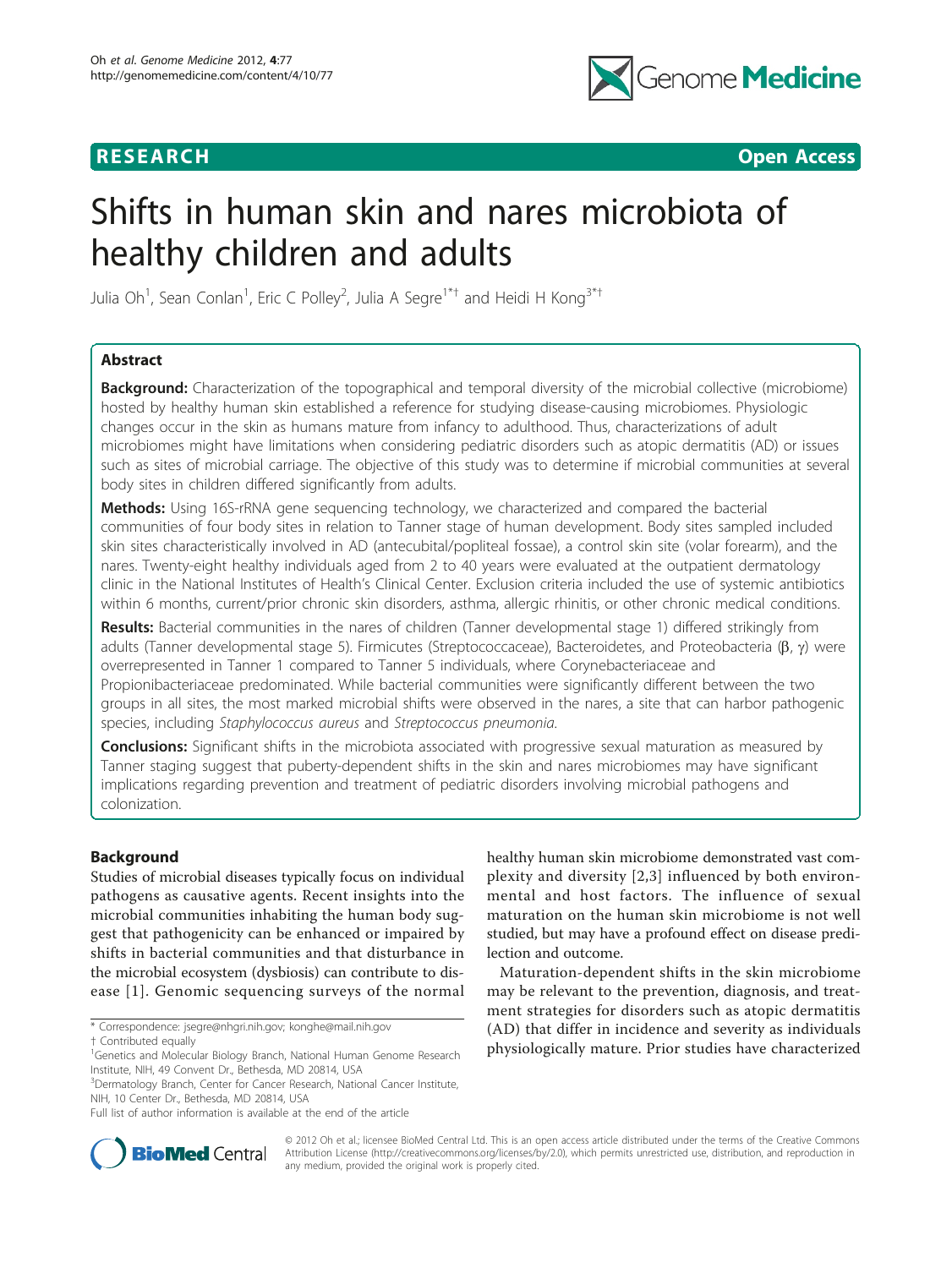primarily cultivatable microbes [[4,5](#page-10-0)] on the skin of subjects of different ages, but cultivation techniques have limited capacity to characterize fastidious or uncultivable organisms, which may represent upwards of 99% of bacteria [\[6](#page-10-0)]. In contrast, genomic studies, including metagenomic or 16S-ribosomal RNA sequence analysis, greatly increase the range of detectable microbes. The 16S-rRNA gene is present in all bacteria/archaea and contains both variable regions, which enable taxonomic classification, and conserved regions, which serve as universal binding sites for PCR primers. Such methods have been used to investigate the healthy adult [\[2](#page-10-0),[3\]](#page-10-0) and the neonatal skin microbiomes [[7,8\]](#page-10-0), but differences in the composition and complexity of the skin microbiome as a result of major developmental stages such as puberty have not been explored.

Progression from infancy to adulthood encompasses major biological changes with significant physiologic and endocrinologic skin alterations that, in turn, likely influence the host-microbiome relationship. Since chronological age does not necessarily correspond with a defined stage in sexual maturation [\[9,10\]](#page-10-0), use of Tanner staging of sexual maturity can provide a phenotypic assessment of the physiologic age of an individual. This study describes dramatic differences in the nares and skin microbiomes that occur in younger children (Tanner stage 1) versus adults (Tanner stage 5), with a smaller number of children in intermediate Tanner groups (stages 2 to 4) suggestive of a microbial shift occuring around puberty. Researchers should consider these physiologic differentials when designing and conducting investigations and developing interventions that promote healthy microbiomes.

# Materials and methods

# Subjects

Subjects were 28 healthy individuals (no systemic antibiotics within 6 months, no current or prior chronic skin disorders, chronic medical conditions, asthma, or allergic rhinitis, ascertained via an International Study of Asthma and Allergies in Childhood questionnaire [\[11\]](#page-10-0)) ranging in age from 2 to 40 years (Table S1 in Additional file [1](#page-9-0)). Data were analyzed retrospectively from our previous skin survey of healthy adults [[2](#page-10-0)] with the addition of two samples. Children (aged 2 to 17 years) were recruited into a prospective longitudinal study approved by the institutional review board of NHGRI, NIH for the study of children with AD and healthy age-matched controls [[12\]](#page-10-0) with written informed consent obtained from the parents or guardians of all participating minors. All subjects were recruited from the local Washington, DC metropolitan region. The Tanner staging of puberty [\[13,14](#page-10-0)] was determined by a board-certified physician (HHK). The study conformed to the ethical principles of the Declaration of Helsinki.

### Culture collection

Nasal Staphylococcus aureus cultures were performed by the Department of Laboratory Medicine (DLM), Clinical Center, NIH. Cultures were obtained with swabs (BBLtm CultureSwab™, made by Copan for Becton, Dickinson and Company, Sparks, MD, USA) and plated on three different growth media: chocolate agar, trypticase soy agar with 5% sheep blood, and mannitol salt agar (Remel Products, Lenexa, KS, USA). After overnight incubation at 37°C, colonies were counted and assessed macroscopically and also microscopically following staining by Gram's stain. Identification was confirmed using Staphaurex agglutination reagent (Remel Products) or standard coagulase test. Culture results were returned as an assignment to one of four categorical levels based on number of colonies per sample: 0 (zero), 1 (scant), 2 (light), 3 (moderate), or 4 (heavy), corresponding to 0, 1, 2 to 10, 11 to 40, or >40 colonies on a culture plate.

### Sample collection and processing

All samples were collected (HHK) as described [[2](#page-10-0),[12\]](#page-10-0). Briefly, skin preparation instructions included avoidance of bathing for 24 hours, emollients, antimicrobial soaps, or shampoos for 7 days prior to all sampling. Sampling sites included the nares (N), antecubital fossa (Af), volar forearm (Vf), and popliteal fossa (Pf). From a  $4 \text{ cm}^2$  area, bacterial swabs (via Epicentre swabs) and scrapes (via sterile disposable surgical blade) were obtained and incubated in enzymatic lysis buffer and lysozyme for 30 minutes at 37° C. For the nares, only swab samples were taken. Scrapes and swabs were obtained from the other sites as available. Correlation analysis of log proportions of genera identified in scrape versus swab sampling confirmed the similarity of techniques (R = 0.87,  $P < 2.2 \times 10^{-16}$ , data not shown).

For the Tanner stages 1 to 4 samples, genomic DNA was extracted with slight modifications to the original protocol used for the Tanner 5 subject samples [[2,12\]](#page-10-0), including a change in the enzymatic lysis buffer (Epicentre MPY80200) and lysozyme (Epicentre R1802M), increase in the frequency and the duration of bead-beating (30 Hz, 2 minutes), higher heating temperature of the sample (65°C), purification with Invitrogen columns, and reduced dilution of the eluate (to 35 μl). Full-length 16S-rRNA genes from genomic extractions were PCR amplified using the primer set 8F and 1391R, purified, cloned, and sequenced at the National Institutes of Health Intramural Sequencing Center (NISC) as described; 300 to 400 unique sequences were obtained from 16S amplicons of each clinical sample. To ensure that bias was not introduced by protocol modifications between the two studies, we validated our results on a subset of samples prepared identically and sequenced via both Sanger and 454 sequencing.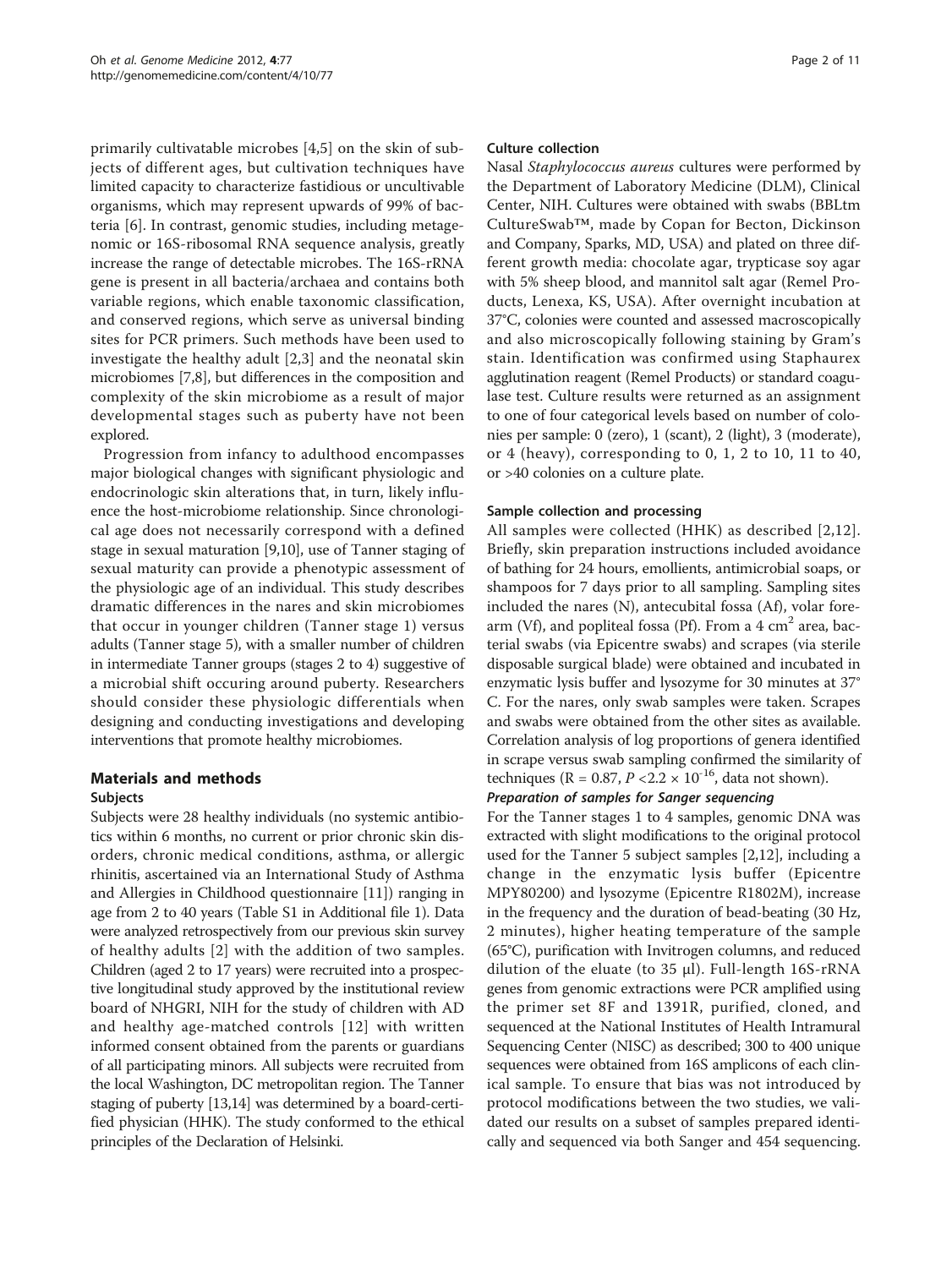The results strongly corroborated the results presented here (data not shown).

### Sequence analysis pipeline

Mothur v.1.21.0 [\[15](#page-10-0)] was used for sequence processing, definition of operational taxonomic units (OTUs), and downstream analyses. Sequence assembly, filtering, and alignment were performed as described [[2,12](#page-10-0)]. Briefly, sequences matching the human genome were removed (Evalue <0.1) then aligned using the Greengenes [\[16\]](#page-10-0) NAST [[17\]](#page-10-0) aligner. Sequences were then chimera checked using the mothur implementation of UCHIME [\[18\]](#page-10-0). Sequences were classified using a Ribosomal Database Project naïve Bayesian classifier [\[19\]](#page-10-0).

All uncorrected pairwise distances were calculated and OTUs defined at 97% similarity using average neighbor joining. No lane masking was applied. To estimate sampling saturation, rarefaction curves were generated for each site. Alpha diversity (community evenness and richness: Shannon diversity index, 'diversity'), and beta diversity (shared community structure/membership: theta, θ 'similarity' index) were calculated at a 97% similarity cutoff in mothur. To corroborate our OTU-based results, we also calculated phylogenetic trees using the clearcut implementation in mothur [\[20\]](#page-10-0) (data not shown).

### **Statistics**

All data are represented as mean ± standard error of the mean unless otherwise indicated. Unless otherwise indicated, P-values were adjusted for multiple comparisons >6 using the p.adjust function in R using method='fdr' [[21\]](#page-10-0). Statistical significance was ascribed to an alpha level of the adjusted *P*-values  $\leq 0.05$ ; adjusted values  $> 0.05$  and ≤0.1 were deemed to approach significance. Each site was treated as a separate dataset based on spatial physiological differences between different body niches [[2\]](#page-10-0). All persample calculations are available upon request as a separate dataset. In general, analyses based on age rather than Tanner staging as a predictor variable were concordant for major taxa (data not shown).

For subjects with multiple measurements (for example, symmetric sites or multiple sampling timepoints), samples were processed independently and then pooled. Processed sequences were then subsampled at the smallest group size for that site (that is, number of Af sequences subsampled = 355,  $N = 328$ ,  $Pf = 317$ ,  $Vf = 321$  and diversity statistics and proportions were calculated from the subsampled data. For alpha and beta diversity statistics, pools were subsampled 100× and resultant values averaged. Greater than 5 subsamplings yielded a 99.8% correlation with results from one subsampling, and 5 to 100 subsamplings yielded up to 99.99% similarity in value. Thus, for taxonomy-based statistics, we subsampled once. Similar results were obtained by averaging symmetric sites and

using a mixed effects model with a random intercept for multiple timepoints (data not shown). Analysis of variance (ANOVA) and analysis of molecular variance (AMOVA) [[22\]](#page-10-0) were used with  $\theta$  to determine statistically significant differences between microbial populations at different Tanner stages.

For linear regression analysis of alpha diversity of the subsampled data, Tanner stage was used as a five-level factor variable. For all subsequent analyses, we performed two sets of comparisons. First, we performed comparisons between Tanner stages 1 and 5, which comprised the largest sample sizes. Second, we generated statistics for grouped Tanner stages 1 to 3 ('Tanner1-3') and Tanner stages 4 to 5 ('Tanner4-5') due to strong segregation of Tanner stages 2 and 3 with Tanner stage 1, and Tanner stage 4 with 5 during principal coordinates analyses. For beta diversity metrics, means and ANOVA were performed on the subsampled data and Tukey's honest significance test was used for all post hoc comparisons. To analyze the over/underrepresentation of taxonomies between different Tanner stage groups, we used a linear model using Tanner staging as a two-level predictor variable and the subsampled proportions as the dependent variable. We performed this regression on the proportions obtained using i) 12 major phyla/family categories, ii) OTUs classified at the genus level, and iii) species (Staphylococcus and Streptococcus only, for which we used custom scripts and databases to speciate).

To determine if the relative abundance of S. aureus in the nares was correlated with the relative abundance of S. aureus at other skin sites, we calculated the Spearman correlation coefficients between the relative abundances of the nares and the skin sites. To determine if presence or absence of S. aureus in the nares was consistent with the presence or absence of S. aureus  $\geq 1$  skin site, we performed a Pearson's Chi-squared test for count data.

### Accession numbers

Sequence data have been deposited in GenBank under the accession numbers [GQ000001] to [GQ116391] and can be accessed through BioProject ID 46333.

### Results

To determine if microbial communities in children differed significantly from adults, we analyzed a total of 114,410 full-length 16S-rRNA sequences for 4 skin/nares sites in 28 individuals. Rarefaction curves indicated that our sampling provided sufficient coverage to analyze dominant members of the bacterial communities (Figure S1 in Additional file [2](#page-9-0)). Because of our interest in the role of the skin microbiome in diseases such as AD, we analyzed data obtained from symmetric skin sites relevant to disease predilection: the antecubital fossae (Af) and popliteal fossae (Pf), the volar forearm (Vf, a control for these two sites),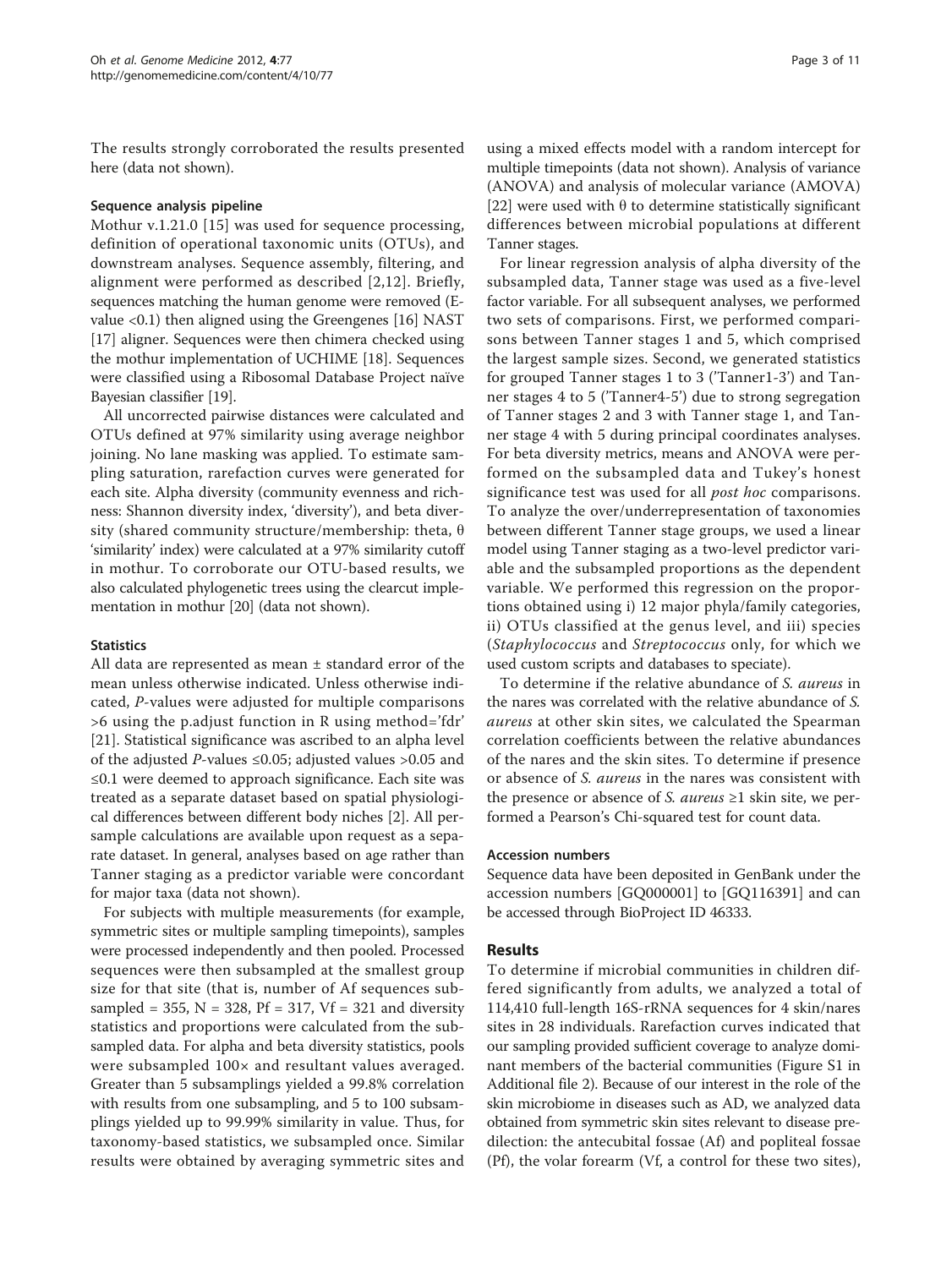and the nares (N), a potential reservoir for pathogens such as S. aureus and S. pneumoniae [\[23](#page-10-0)].

### Comparisons between Tanner stages

Tanner staging is a standardized measurement of assessing pubertal development based on physiological characteristics, specifically primary and secondary external sex characteristics [[13](#page-10-0),[14\]](#page-10-0). Due to natural variability in sexual maturation rates, Tanner stages are considered more accurate assessments of maturation than chronological ages.

To assess whether there is a shift in the microbial composition of children (Tanner stage 1) versus adults (Tanner stage 5), we calculated the variation between individuals within and between the two groups. θ index is a measure of overall microbial community similarity with values between 0 and 1: a value of 1 implies identical community structure, and a value of 0 implies dissimilar community structures.

We performed principal coordinates analysis (PCoA) based on the  $\theta$  'similarity' index, where a shorter distance between points indicates increasing similarity (Figure [1a](#page-4-0); Figure S2 in Additional file [2](#page-9-0)). Biplot arrows show the most significant taxa contributing to axis variation; these taxa overlapped between the three skin sites and nares (Table S2 in Additional file [1](#page-9-0)). The nares microbiome at Tanner stages 1, 2, and 3 strongly segregated from the nares microbiome of Tanner stages 4 and 5, forming two distinct clusters with significantly different centroids (AMOVA for the two centroids,  $P < 0.001$ ). This separation was less marked but statistically significant in the three skin sites (AMOVA  $P < 0.001$ ; Figure S2 in Additional file [2\)](#page-9-0).

Since sample sizes for intermediate Tanner stages (2, 3, and 4) were small, we assessed community differences between the stages with the largest numbers of subjects (Tanner stage 1 versus 5). To investigate trends that might occur during the physiological transition from childhood to adulthood, we also examined all of the subjects separated into two groups: Tanner stages 1 to 3 ('Tanner1-3') and Tanner stages 4 to 5 ('Tanner4-5') based on the strong segregation of Tanner stages 2 and 3 with Tanner stage 1, and Tanner stages 4 with 5 observed in the PCoA analysis. We reported both analyses because the initial analysis of the two largest cohorts demonstrated significant differences between Tanner stages 1 (young children) and 5 (adults), and the latter analysis included a smaller number of individuals in intermediate Tanner stages, suggesting that a shift occurs in the skin and nares microbiome during the physiological transition from childhood to adulthood.

Within the nares, the interpersonal variation between children was  $θ = 0.269 ± 0.035$  and between adults was  $θ =$  $0.585 \pm 0.023$  (Figure [1b](#page-4-0)). In contrast, the mean similarity between children and adults was only  $\theta = 0.025 \pm 0.003$ 

(Figure [1b\)](#page-4-0), demonstrating significantly greater similarity within the groups than between the two groups. More generally, the mean θ similarity of the Tanner 1 microbial communities differed significantly from that of the Tanner 5 microbial communities at the different skin sites (Figure [1b](#page-4-0)), exceeding baseline levels of interpersonal var-iation (Table S3 in Additional file [1;](#page-9-0) ANOVA  $2.2 \times 10^{-16}$  $\langle P \times 8.1 \times 10^{-3} \rangle$ ; Af Tanner 5 versus interpersonal variation not significant). Interestingly, interpersonal variation between Tanner 5 individuals was lower than Tanner 1 individuals in the nares ( $P < 2.2 \times 10^{-16}$ ). These trends were correspondingly significant in 'Tanner1-3' and 'Tanner4-5' groups. Furthermore, the observation that microbial 'diversity' of the nares microbiome decreased with increasing sexual maturity ( $P = 7.8 \times 10^{-03}$ ; Figure [2](#page-5-0); Table S4 in Additional file [1](#page-9-0)) suggests a stabilization and convergence of the nares microbiome in more mature individuals. Finally, we verified that these microbial community differences were not caused by gender-related differences; θ 'similarity' between males and females at all sites did not differ significantly regardless of Tanner stage  $(P > 0.05;$  Table S3 in Additional file [1](#page-9-0)).

# Bacterial taxonomies significantly associated with Tanner stage

To identify bacteria distinguishing Tanner 1 from Tanner 5 microbiomes, we classified the taxonomy of the sequence data; proportions of major taxa are shown in Figure [3a](#page-6-0) and Figure S3 in Additional file [2](#page-9-0). We compared relative abundances of each bacteria at several taxonomic levels to determine differences between Tanner stages 1 and 5 at: i) a high phylum-family level; ii) a more specific genus level; and then where possible, at iii) the species level to determine the prevalence of opportunistic pathogens such as S. aureus and S. pneumoniae. Results comparing 'Tanner1-3' and 'Tanner4-5' groups, which were generally highly concordant with Tanner stages 1 versus 5 comparisons, are also reported in Tables S5 to S8 in Additional file [1](#page-9-0).

The nares microbiomes in Tanner stage 1 individuals were primarily composed of Streptococcaceae and other Firmicutes, Bacteroidetes, and  $\beta$ - and  $\gamma$ -Proteobacteria, while the nares microbiomes in Tanner stage 5 were strikingly dominated by Corynebacteriaceae and Propionibacteriaceae (Figure [3b,](#page-6-0) Table [1](#page-7-0)). This pattern of differential dominant phyla identified in younger children and adults was generally consistent across the three skin sites studied (antecubital fossa, volar forearm, and popliteal fossa; Figures S4 in Additional file [2](#page-9-0); Table S5 in Additional file [1](#page-9-0)).

In Tanner stage 1, Firmicutes (Streptococcus, Dolosigranulum, Gemella, and Granulicatella) and Proteobacteria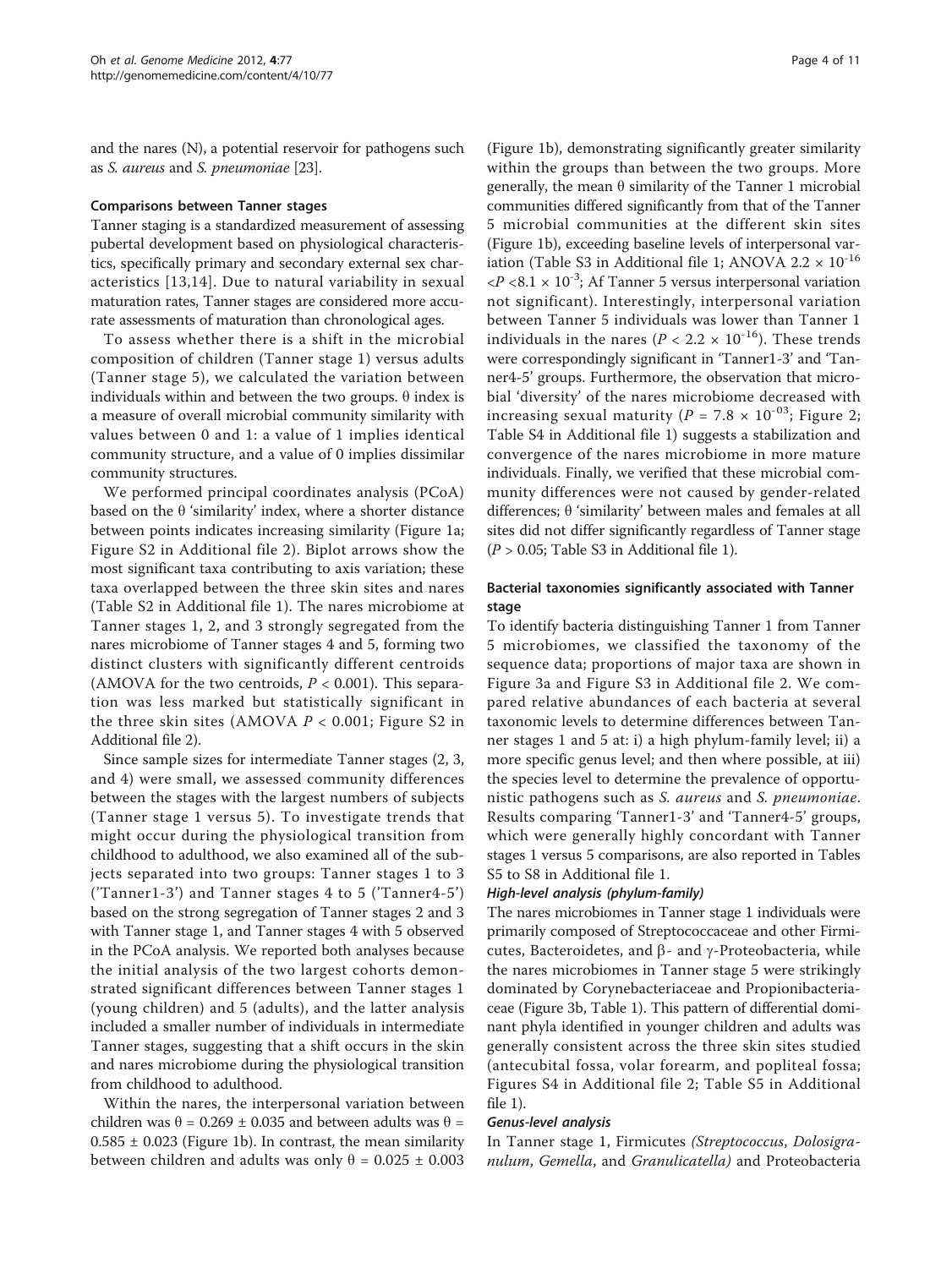<span id="page-4-0"></span>

S2 in Additional file [2](#page-9-0). (b) Heatmap of mean θ similarity coefficients of pairwise comparisons of communities within or between individuals of Tanner stage 1 and Tanner stage 5 (within-group, Tanner 1 versus Tanner 1 or Tanner 5 versus Tanner 5; between-group, Tanner 1 versus Tanner 5). Darker color indicates higher similarity:  $θ = 0$  indicates that two samples have no species in common and  $θ = 1$  indicates that two samples are identical. Site abbreviations: Af, antecubital fossa; N, nares; Pf, popliteal fossa; Vf, volar forearm.

(Moraxella, Haemophilus, and Neisseria) were the significantly overrepresented major genera in the nares (Table [1](#page-7-0); Table S6 in Additional file [1](#page-9-0)). Actinobacteria (particularly Corynebacterium, Propionibacterium, and Turicella) were overrepresented in the nares of Tanner stage 5 individuals. Similar trends for many of these genera were observed for the three skin sites when comparing Tanner stages 1 versus 5, and 'Tanner1-3' versus 'Tanner4-5'.

We further classified Streptococcus and Staphylococcus sequences by alignment to a curated reference database (Figure [3c;](#page-6-0) Figure S5 in Additional file [2](#page-9-0); Tables S7 and S8 in Additional file [1\)](#page-9-0). The commensal Streptococcus mitis/ Streptococcus pseudopneumoniae dominated streptococcal sequences overrepresented in children in all sampled sites, along with an overrepresentation of Streptococcus sanguinis and Streptococcus salivarius. Although overrepresentation of S. aureus and other staphylococci did not reach statistical significance in the Tanner 1 and Tanner 5 comparison due to high variability in relative abundance in the nares, S. aureus was significantly overrepresented in the 'Tanner1-3' nares compared with those of the older 'Tanner4-5' group.

# Comparison with culture-based assessments and S. aureus as a reservoir of colonization

Given the potential of *S. aureus* as a pathobiont with the nares as a major reservoir for infection and persistence, each subject's nares sample was concurrently tested for presence and sensitivities of S. aureus via traditional culture-based techinques. Presence of S. aureus (see Materials and methods) was significantly associated with relative abundance of *S. aureus* nares genomic sequences ( $\rho$  = 0.73,  $P = 9.1 \times 10^{-05}$ ) across individuals of all Tanner stages, validating that relative abundance of genomic sequences is related to culture-based bacterial bioburden. S. aureus bioburden in the nares of Tanner 1 children was not significantly higher than in Tanner 5 adults (Figure [4](#page-8-0); Table S10 in Additional file [1](#page-9-0); Wilcoxon rank-sum test, P = 0.41). This was in contrast to the same comparison with sequence-based S. aureus relative abundances, with levels approaching significance ( $P = 0.11$ ) for Tanner 1 versus Tanner 5, and reaching significance in the 'Tanner1-3' versus 'Tanner4-5' comparison ( $P = 0.05$ ). These results suggest a trend of higher S. aureus relative abundance in younger children, with discordance with culture-based bioburden arising from either the higher resolution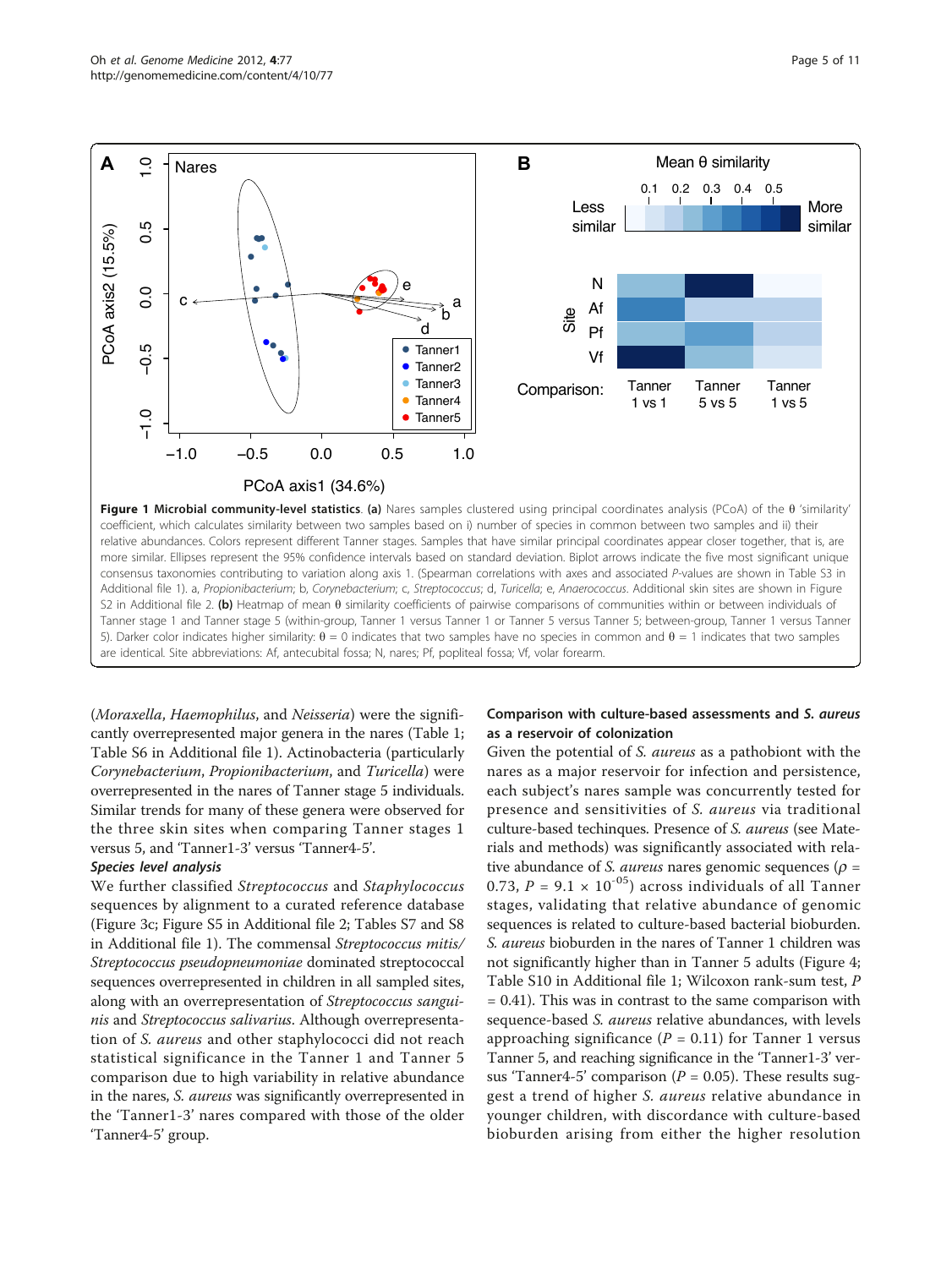<span id="page-5-0"></span>

afforded by 16S-rRNA sequencing, or from the fact that bioburden is not necessarily an analogous reflection of relative community composition. None of the subjects sampled tested positive for methicillin-resistant S. aureus, suggesting that while *S. aureus* may be more abundant and occur more frequently in younger populations, there is no indication that carriage of methicillin resistance is dependent on age in our cohort.

Finally, to determine if the presence of S. aureus in the nares could serve as a reservoir for colonization to other skin sites, we determined if the incidence of S. aureus in the nares was associated with incidence in at least one of three distant skin sites. Across Tanner stages, we found a significant association between the incidence in the nares and incidence at other skin sites  $(X^2 (1, N = 26) = 9.2,$  $P = 0.002$ ). We also determined that relative abundances of S. aureus in the nares and the distant skin sites were significantly correlated (Af, Spearman correlation  $\rho =$ 0.53,  $P = 0.006$ ; Pf,  $\rho = 0.61$ ,  $P=0.001$ ; Vf,  $\rho = 0.58$ ,  $P=0.002$ ). However, this trend was generally non-specific to Tanner 1 or 5 ( $X^2$  (1, Tanner 1  $N = 10$ , Tanner 5  $N =$ 10 for 'Tanner4-5') = 0.82, 1.1;  $P = 0.37$ , 0.30, respectively), and so we conclude that these data are consistent with the concept that the nares can serve as a reservoir for S. aureus, regardless of age.

### **Discussion**

We identified a clear dichotomy in the skin and nares microbiomes between Tanner stage 1 children and Tanner stage 5 adults. Including a smaller number of subjects grouped as Tanner stages 2 to 4, we observed that the microbial community memberships and structures of individuals of Tanner stages 2 and 3 trended towards more significantly resembling those of Tanner stage 1 than later stages, even though Tanner stages 2 and 3 are considered early stages of puberty. Physiologically, Tanner 4 individuals more closely resemble Tanner 5 individuals in terms of sexual maturity [[13,14\]](#page-10-0), sebum production [[24](#page-10-0)], and the presence of other skin surface lipids in the face [\[25\]](#page-10-0). Correspondingly, we found that the microbial communities clustered into two distinct groups in which those of Tanner stages 1, 2, and 3 differed significantly from those of Tanner stages 4 and 5. Thus, we compared not only the microbiomes of Tanner 1 and Tanner 5 individuals, but also the microbiomes of two physiological groupings, young children ('Tanner1-3') and adolescent/post-adolescent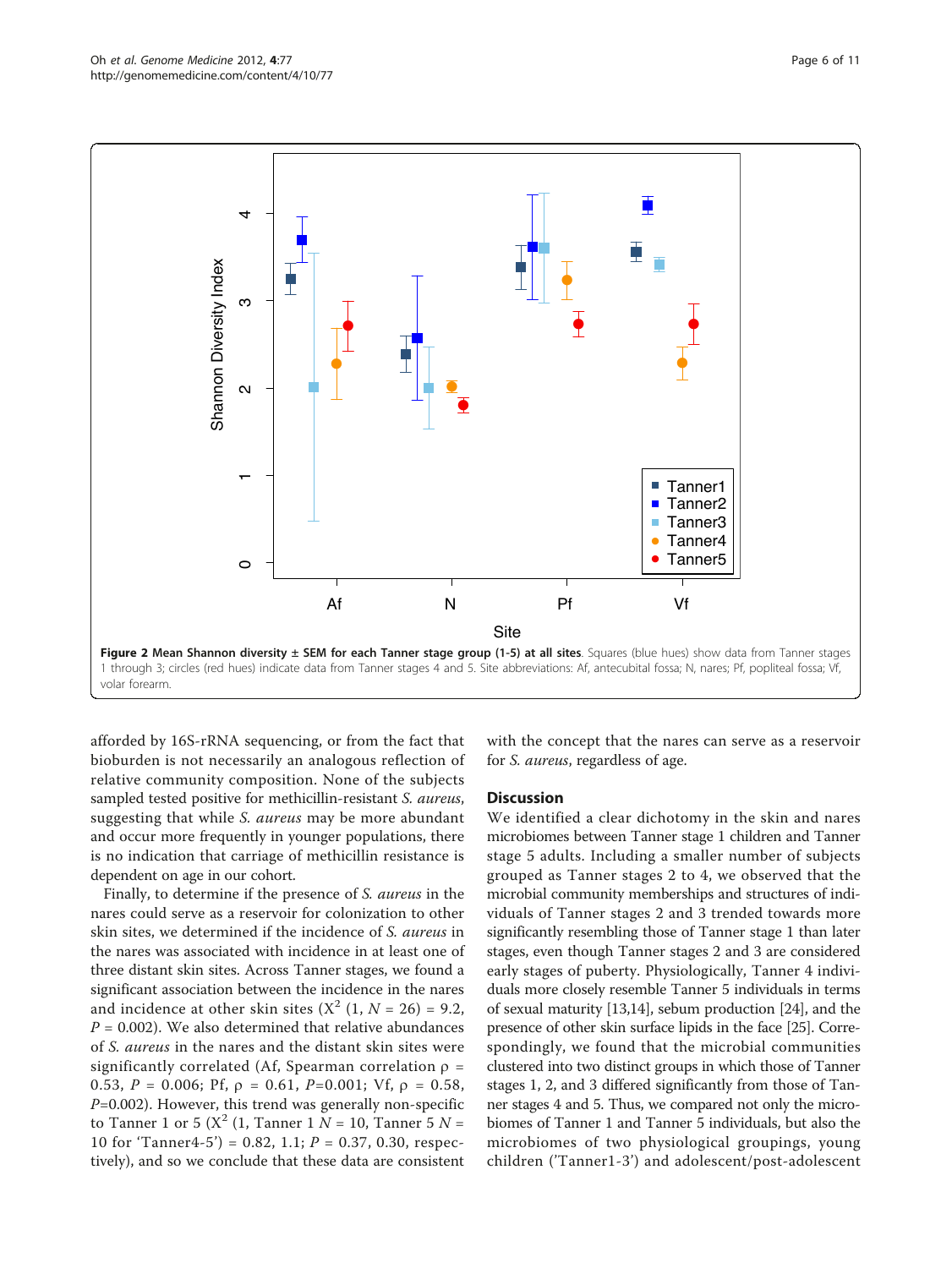0.00 0.02 0.04 0.06 0.08 *aureus capitis/caprae epidermidis hominis infantis pneumoniae* mitis<sub>de</sub><br>Mitisdeep *pneumoniae sanguinis* 0.00 0.02 0.04 0.06 0.08 Figure 3 Bacterial taxonomic classifications and comparisons of relative abundance between Tanner stage groups. (a) Relative abundances of 12 major phyla-family taxonomies in nares. Subjects are ordered by age ('y\*\*') and Tanner staging is indicated. (b) Barplots of mean proportions of select major phyla-family classifications in nares. Statistical significance for false-discovery rate-adjusted P-values was assessed at  $\alpha \le 0.05$ ; \*P  $\le 0.05$ , \*\*P  $\le 0.001$ , \*\*\*P  $\le 0.0001$ . Tanner 1 means are shown in blue; Tanner 5 in red. The full version for the nares is provided in Figure S4 in Additional file [2.](#page-9-0) (c) Barplots of mean proportions of major species designations for genera Staphylococcus (left) and Streptococcus (right) in nares; descriptions are as in (b).

<span id="page-6-0"></span>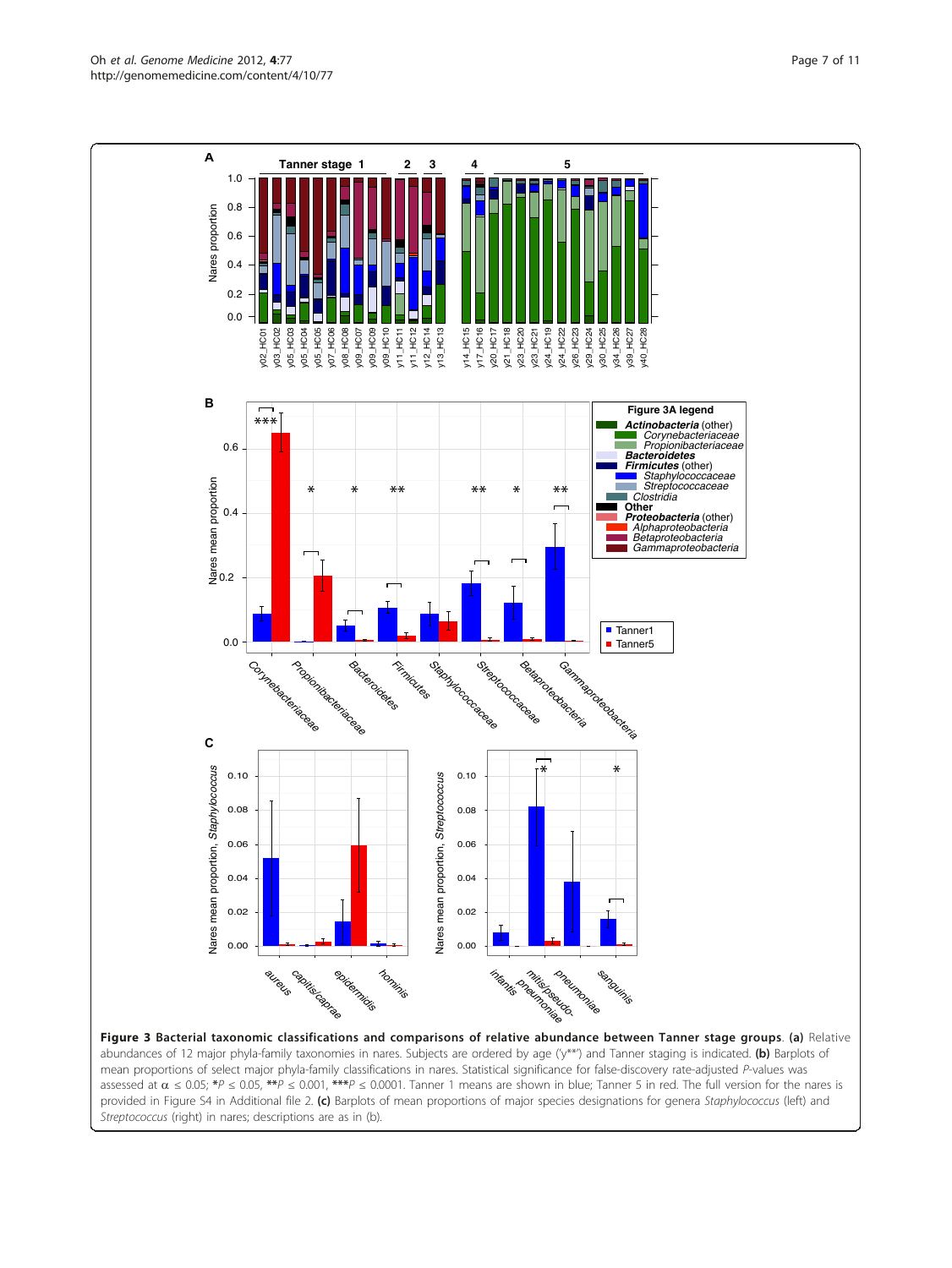<span id="page-7-0"></span>Table 1 Abundant taxonomies differentially present in the nares

| Classification: phylum/class/family/genus <sup>a</sup> | Tanner 1 (mean $\pm$ SE) | $\ast$    | Tanner 5 (mean $\pm$ SE) | <b>Adjusted P-value</b> |
|--------------------------------------------------------|--------------------------|-----------|--------------------------|-------------------------|
| Actinobacteria (other)                                 | $2.1 \pm 0.7\%$          | $\approx$ | $0.8 \pm 0.4\%$          | $0.154^b$               |
| Corynebacteriaceae                                     | $8.8 \pm 2.2\%$          | $<<$      | $65.0 \pm 6.0\%$         | 1.18E-06                |
| Propionibacteriaceae                                   | $0.2 \pm 0.1\%$          | <<        | $20.6 \pm 4.8\%$         | 0.0027                  |
| Corynebacterium                                        | $8.7 \pm 2.2\%$          | $<<$      | 49.6 $\pm$ 5.6%          | 0.0001                  |
| Propionibacterium                                      | $0.1 \pm 0.1\%$          | $<<$      | $20.6 \pm 4.8\%$         | 0.0055                  |
| Rothia                                                 | $1.4 \pm 0.5\%$          | >         | $0.1 \pm 0.1\%$          | 0.0249                  |
| Turicella                                              | $0.0 \pm 0.0\%$          | $<<$      | $15.4 \pm 4.2\%$         | 0.0119                  |
| Bacteroidetes (other)                                  | $5.1 \pm 1.6\%$          | >>        | $0.5 \pm 0.3\%$          | 0.0158                  |
| Capnocytophaga                                         | $0.7 \pm 0.2\%$          | $\,>$     | $0.0 \pm 0.0\%$          | 0.0007                  |
| Paraprevotella                                         | $0.7 \pm 0.2\%$          | >         | $0.0 \pm 0.0\%$          | 0.0069                  |
| Porphyromonas                                          | $1.4 \pm 0.5\%$          | >         | $0.2 \pm 0.2\%$          | 0.041                   |
| Prevotella                                             | $0.6 \pm 0.2\%$          | >         | $0.1 \pm 0.0\%$          | 0.0201                  |
| Firmicutes (other)                                     | $10.6 \pm 1.9\%$         | >>        | $1.9 \pm 0.9\%$          | 0.0009                  |
| Staphylococcaceae                                      | $8.7 \pm 3.7\%$          | $\,>$     | $6.4 \pm 2.9\%$          | 0.6836 <sup>b</sup>     |
| Streptococcaceae                                       | $18.2 \pm 3.7\%$         | >>        | $0.7\,\pm\,0.5\%$        | 0.0003                  |
| Clostridia                                             | $2.7 \pm 0.8\%$          | $\approx$ | $2.8 \pm 0.7\%$          | $0.9342^{b}$            |
| Dolosigranulum                                         | $8.6 \pm 2.2\%$          | >>        | $1.7 \pm 0.9\%$          | 0.0144                  |
| Gemella                                                | $1.7 \pm 0.6\%$          | >         | $0.0 \pm 0.0\%$          | 0.0143                  |
| Granulicatella                                         | $1.2 \pm 0.4\%$          | $\,>$     | $0.0 \pm 0.0\%$          | 0.0229                  |
| Streptococcus                                          | $18.1 \pm 3.7\%$         | $>>$      | $0.7 \pm 0.5\%$          | 0.0006                  |
| Fusobacteria                                           |                          |           |                          |                         |
| Fusobacterium                                          | $0.6 \pm 0.3\%$          | >         | $0.0 \pm 0.0\%$          | 0.0403                  |
| Proteobacteria (other)                                 | $0.1 \pm 0.1\%$          | $\approx$ | $0.0 \pm 0.0\%$          | $0.3356^{b}$            |
| Alphaproteobacteria                                    | $0.3 \pm 0.1\%$          | >         | $0.1 \pm 0.0\%$          | 0.0317                  |
| Betaproteobacteria                                     | $12.2 \pm 5.1\%$         | >>        | $0.8 \pm 0.4\%$          | 0.0365                  |
| Gammaproteobacteria                                    | 29.6 ± 7.2%              | >>        | $0.3 \pm 0.1\%$          | 0.0009                  |
| Neisseria                                              | $2.3 \pm 0.9\%$          | $\,>$     | $0.1 \pm 0.1\%$          | 0.0201                  |
| Haemophilus                                            | $3.7 \pm 1.5\%$          | $\geq$    | $0.0 \pm 0.0\%$          | 0.0256                  |
| Moraxella                                              | 24.1 $\pm$ 7.0%          | >>        | $0.0 \pm 0.0\%$          | 0.0055                  |

<sup>a</sup>Represents proportion in the microbiome as a whole, not a subset of the taxonomy. Higher taxonomic levels are listed first. <sup>b</sup>Not significant; see Additional file [2](#page-9-0) for additional details. \*Greater or less than; double signs indicate a difference of notable magnitude.

individuals ('Tanner4-5'). We observed that a greater diversity of bacteria, including Streptococcus and Gramnegatives Moraxella, Haemophilus, and Neisseria, dominated the microbiomes of Tanner stage 1 children. In contrast, Tanner stage 5 individuals had few to none of these taxa; their microbiomes were dominated instead by lipophilic bacteria, including Propionibacterium, Corynebacterium, and Turicella, that are associated with sebaceous skin regions [\[26,27](#page-10-0)]. The results comparing Tanner stages 1 to 3 versus stages 4 to 5 were highly concordant.

We attribute the prevalence of lipophilic taxa to increased epidermal lipids resulting from increased hormone-stimulated sebaceous gland activity during puberty. Higher sebum concentration markedly favors colonization by lipophilic bacteria at the expense of other flora - metabolism of skin lipids reduces skin pH, which in turn inhibits staphylococcal and streptococcal species [[28](#page-10-0),[29\]](#page-10-0). Other skin changes that occur during puberty include increased density and thickness of body hair and increased apocrine gland activity, which may

also contribute to the observed changes in microbial communities. Alternatively, subsets within the larger immune system, possibily immune components in skin, may be less mature in younger individuals and may permit the colonization and growth of a wider range of bacteria, consistent with the higher community-wide diversity we observed in younger children.

Samples from characteristially sebaceous sites, such as the head or upper torso, have the highest density of sebaceous glands and have been shown to have a different microbiome from less sebaceous sites [[2\]](#page-10-0). The skin sites included in this study do not typically have the highest density of sebaceous glands. However, the antecubital/popliteal fossa and volar forearms contain hair follicles that develop sebaceous glands during puberty, but to a lesser degree than skin sites classically defined as sebaceous. It is possible, as suggested in our study, that even moderate changes in lipids on the skin may be sufficient to drive colonization of lipophilic bacteria in the skin.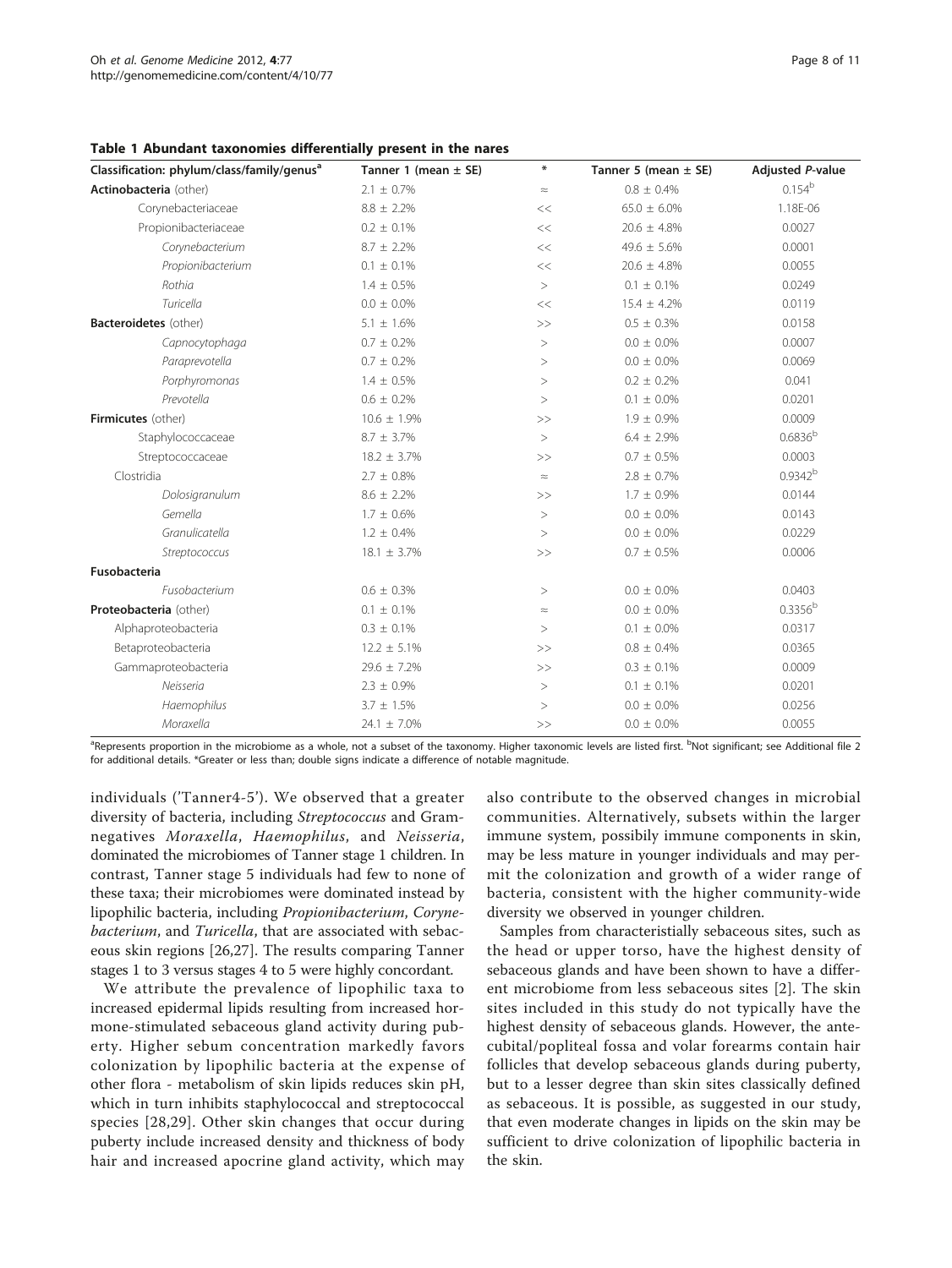<span id="page-8-0"></span>

We did not observe significant gender-related differences associated with numerous sexually dimorphic traits that occur during puberty. For example, production and metabolism of sex hormones cause differential production and composition of sebum between males and females [[24,30\]](#page-10-0). Again, even modest increases in lipid production may be sufficient to alter microbiome colonization and composition. Alternatively, previous studies characterizing sebum production have focused on the forehead, a sebaceous site where the density of sebaceous glands can outnumber those at other body sites by over 10-fold [[30\]](#page-10-0). Moist and dry skin sites, such as those surveyed in our study, may thereby exhibit less sexual dimorphism. Another possibility is that there may be differences in the absolute abundances of bacteria, as there have been reports of higher bacterial loads on male adult skin compared with that of females [[31\]](#page-10-0), but the relative compositions of the microbiota are similar between gender.

While all sites surveyed showed distinct maturationrelated microbial differences, this contrast was particularly striking in the nares, which can serve as a reservoir for potential pathogens, including S. aureus and S. pneumo-niae [\[23\]](#page-10-0). Studying *S. aureus* in the context of its microbial communities will facilitate understanding how microbial communities contribute to the initiation and perpetuation of skin disease. For example, AD is a primarily pediatric disease that often resolves by adolescence and adulthood. We observed an elevated incidence and abundance of S. aureus in the nares of the 'Tanner1-3' group, which may be a factor in the higher incidence, recurrence, and severity of AD observed in this age group. Our findings do not necessarily explain the resolution of AD, particularly in those patients whose symptoms improve before puberty. However, AD is a complex inflammatory disease, and human-associated microbial communities may be a contributory factor.

Moreover, our results demonstrate that S. aureus abundance and incidence in the nares was significantly associated with those found at distant skin sites. Of note, this study cannot assess the directionality of colonization.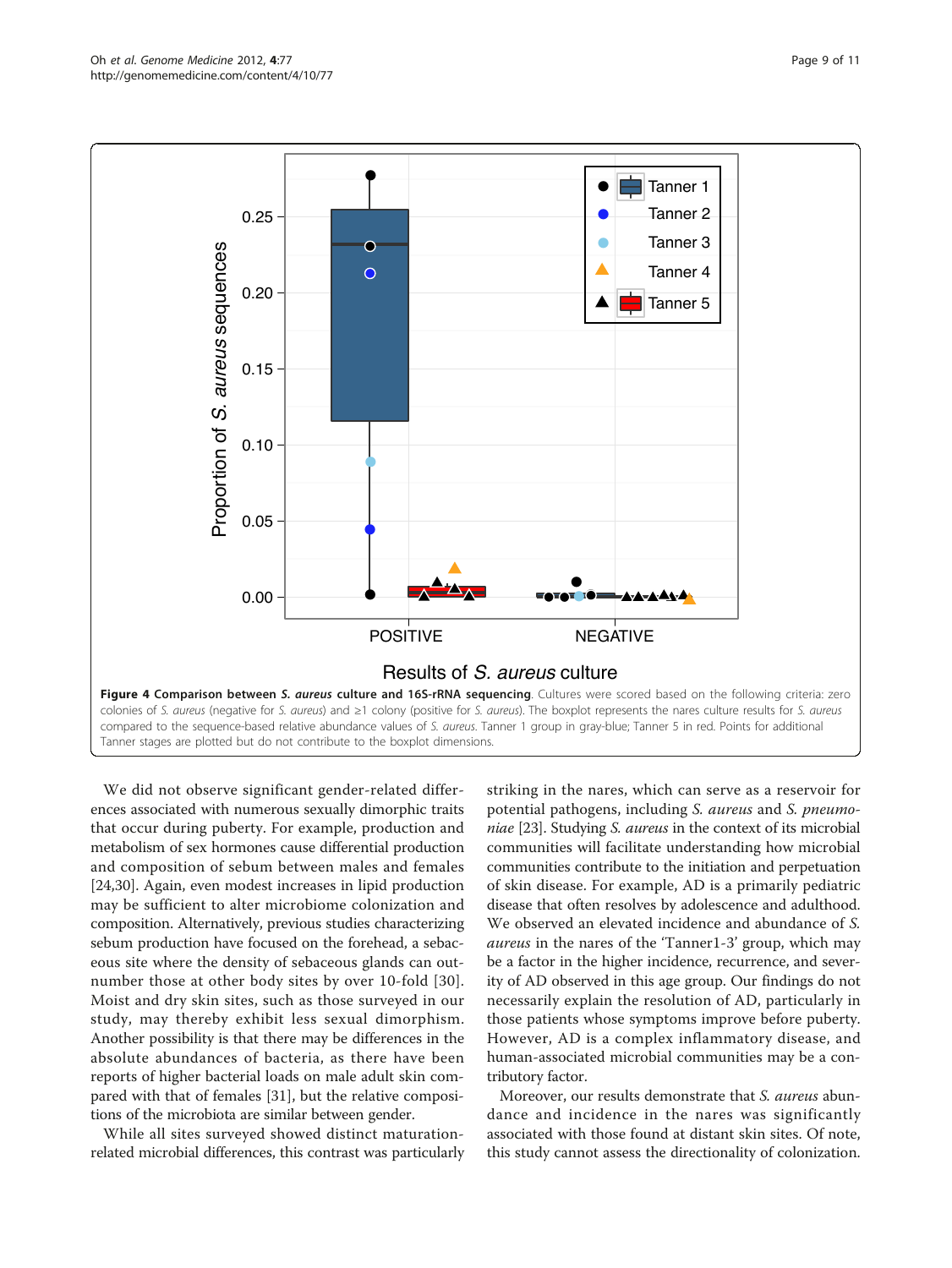<span id="page-9-0"></span>However, staphylococcal and streptococcal species in the nares are replaced by lipophilic and other bacteria during late/post-adolescence - a potential contributor to the age-related reduction in incidence and severity of skin disorders, such as AD. Lipophiles, once established in the skin and nares of mature individuals, may create an inhospitable environment for staphylococci, thus reducing both prevalence as well as bioburden of AD and S. aureus. These findings raise an interesting evolutionary question regarding host-microbiome interactions that may reduce the ability to harbor potential pathogens upon reaching reproductive age.

In all Tanner stages examined, the skin sites in these healthy subjects were significantly more similar to each other as compared to the nares. The relative similarity of skin sites is consistent with prior studies that showed that samples clustered based on the body sites of gut, skin, vagina, and oral cavity [[3,32\]](#page-10-0). These findings are in contrast to patients with atopic dermatitis, who demonstrate a distinct difference in sites more characteristically affected with skin disease, such as the antecubital fossa compared to the volar forearm [\[12\]](#page-10-0).

The significant shift in elevated relative abundances of Corynebacterium, Propionibacterium, and other lipophiles in the nares and increased prevalence in the flexural sites (antecubital, popliteal fossa) and even non-flexural sites (volar forearm) with sexual maturation was unexpected. Maturation of sebaceous glands and sebum secretion in early childhood may progress asynchronously across body sites, occurring earliest at typically sebaceous and proximal skin regions, including the face, back, and chest. Transition into a more sexually mature microbiome at distal and less characteristically sebaceous regions may be delayed. The delayed maturation at these sites may contribute to the persistence into adolescence of diseases that are linked to staphylococcal species, given the antagonism of lipophilic species and staphylococci [\[28,29\]](#page-10-0).

While our results generally corroborate lower-resolution culture-based methods showing increased diversity in the skin flora of children and increased colonization by diptheroids at other skin sites in adults [[4,5](#page-10-0)], genomicsbased methods offer more comprehensive detection and quantification of both cultivatable and fastidious organisms. Results from the culture-based methods may be skewed towards fast-growing organisms and are most useful for incidence-based studies as they give less information on the relative abundance of a taxa in the microbial community as a whole. For example, we observed trace, if any, amounts of Sarcina in either children or adults as reported by culture-based studies [[4,5](#page-10-0)], and Neisseria, which we observed to be significantly overrepresented in the 'Tanner1-3' group, occurred in 'high incidence' in adults as well as children. A likely explanation for this discrepancy is that these studies tested different body sites,

such as the forehead, toewebs, hands, and ear. Previous work from our laboratory and others has demonstrated great taxonomic diversity between different body sites [[2,3](#page-10-0)], despite having similar physiological characteristics like sebaceous, moist, or dry microenvironments. These culture-based studies also classified diptheroids as 'highincident' in both children and adults, which we corroborate; however, we show that their representation in the microbial communities is significantly diminished in younger indiviuduals. Finally, our study contrasts with previous work examining the normal flora of skin in different age groups in that we focused on sites with clinical predilection to diseases such as AD, such as the antecubital and popliteal fossae, in which these dynamics between liphophiles and potential pathogenic genera such as Staphylococcus and Streptococcus are of particular clinical interest and may be exploited for preventative or therapeutic (pre/ probiotic) approaches.

# Conclusions

Future studies will further define microbial interactions, disease-causing perturbations to microbial ecology, and host-commensal microbe relationships. Moreover, therapies based on probiotics or altering the balance of microbial communities have the potential to augment or bypass antibiotic use, decreasing the rise of antibiotic-resistant bacteria. Our results from this genomic microbial survey demonstrate a significant difference in the microbiomes of children versus adults at body sites relevant to infections and inflammatory skin diseases. These microbiome differences must be considered in the design and interpretation of studies concerning the etiology, prevention, and treatment of skin diseases with microbial etiology or influence.

# Additional material

[Additional file 1: A](http://www.biomedcentral.com/content/supplementary/gm378-S1.XLS)dditional Tables S1 to S7. Table S1: summary of subject characteristics. Table S2: top 20 most significant unique consensus taxonomies indicated in biplots in Figure [1](#page-4-0) and Figure S2 in Additional file 2 with Spearman correlations with axes and associated Pvalues. Table S3: theta similarity indices and statistical testing for subsampled ( $n = 100$ ) values. Table S4: Shannon diversity indices and statistical testing on subsampled ( $n = 100$ ) data. Table S5: statistical testing for proportions of higher-order classifications, all sites. Table S6: genera significantly over/underrepresented between groups, all sites. Table S7: species-level classification summary for Streptococcus and statistical testing for over/underrepresentation. Table S8: species-level classification summary for Staphylococcus and statistical testing for over/ underrepresentation. Table S9: culture data and proportion of S. aureus for the nares.

[Additional file 2: A](http://www.biomedcentral.com/content/supplementary/gm378-S2.PDF)dditional Figures S1 to S5. Figure S1: rarefaction analysis for the skin microbiota sampling at each site (Af, Pf, Vf, and N) calculated as operational taxonomic units (OTUs) at a cutoff of 97% similarity. Each point represents mean  $\pm$  standard error of the mean of all individuals at the specified site and Tanner stage. Figure S2: communities clustered using principal coordinates analysis (PCoA) of the theta 'similarity' coefficients at all sites. Biplot arrows indicate the five most significant unique consensus taxonomies contributing to variation along axis 1. Spearman correlations with axes and associated P-values are